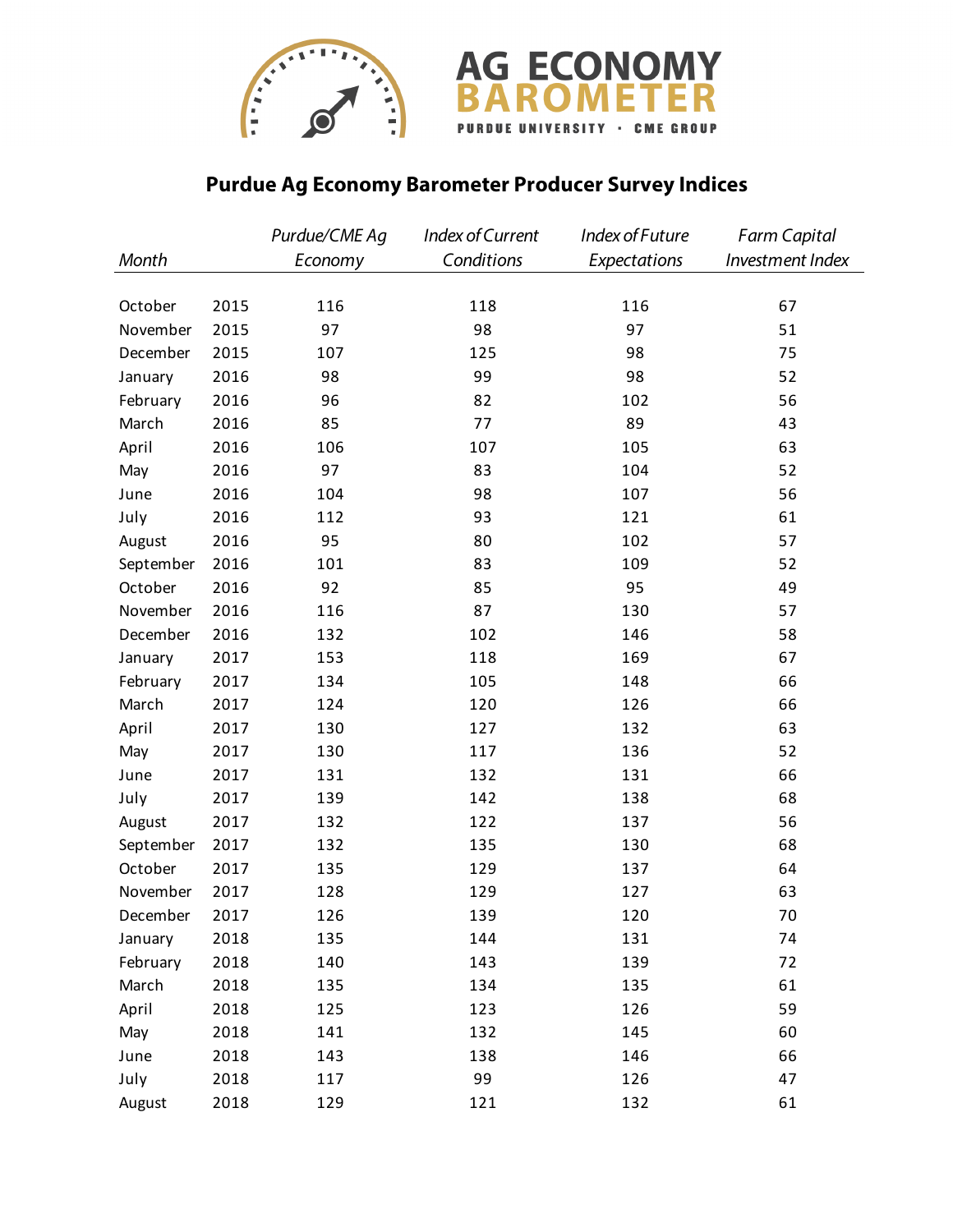|           |      | Purdue/CME Ag | Index of Current | Index of Future | <b>Farm Capital</b> |
|-----------|------|---------------|------------------|-----------------|---------------------|
| Month     |      | Economy       | Conditions       | Expectations    | Investment Index    |
| September | 2018 | 114           | 96               | 122             | 42                  |
| October   | 2018 | 136           | 115              | 146             | 52                  |
| November  | 2018 | 134           | 115              | 143             | 56                  |
| December  | 2018 | 127           | 109              | 135             | 51                  |
| January   | 2019 | 143           | 132              | 148             | 62                  |
| February  | 2019 | 136           | 119              | 145             | 50                  |
| March     | 2019 | 133           | 120              | 139             | 57                  |
| April     | 2019 | 115           | 99               | 123             | 48                  |
| May       | 2019 | 101           | 84               | 108             | 37                  |
| June      | 2019 | 126           | 97               | 141             | 42                  |
| July      | 2019 | 153           | 141              | 159             | 67                  |
| August    | 2019 | 124           | 122              | 125             | 56                  |
| September | 2019 | 121           | 100              | 131             | 47                  |
| October   | 2019 | 136           | 115              | 146             | 59                  |
| November  | 2019 | 153           | 153              | 153             | 71                  |
| December  | 2019 | 150           | 141              | 155             | 72                  |
| January   | 2020 | 167           | 142              | 179             | 68                  |
| February  | 2020 | 168           | 154              | 175             | 72                  |
| March     | 2020 | 121           | 111              | 126             | 54                  |
| April     | 2020 | 96            | 72               | 108             | 38                  |
| May       | 2020 | 103           | 83               | 112             | 50                  |
| June      | 2020 | 117           | 99               | 126             | 60                  |
| July      | 2020 | 118           | 111              | 121             | 60                  |
| August    | 2020 | 144           | 124              | 154             | 65                  |
| September | 2020 | 156           | 142              | 163             | 73                  |
| October   | 2020 | 183           | 178              | 186             | 82                  |
| November  | 2020 | 167           | 187              | 156             | 80                  |
| December  | 2020 | 174           | 202              | 161             | 93                  |
| January   | 2021 | 167           | 199              | 151             | 93                  |
| February  | 2021 | 165           | 200              | 148             | 88                  |
| March     | 2021 | 177           | 202              | 164             | 88                  |
| April     | 2021 | 178           | 195              | 169             | 75                  |
| May       | 2021 | 158           | 178              | 149             | 65                  |
| June      | 2021 | 137           | 149              | 132             | 54                  |
| July      | 2021 | 134           | 143              | 130             | 50                  |
| August    | 2021 | 138           | 152              | 132             | 53                  |
| September | 2021 | 124           | 140              | 116             | 43                  |

## **Purdue Ag Economy Barometer Producer Survey Indices**

Krannert Building, Room 741 · 403 W. State Street · West Lafayette, IN 47907-2056 765.494.4310 · www.purdue.edu/agbarometer · ageconomybarometer@purdue.edu

ô

P

 $\mathbf{L}_{\mathbf{u}}$ 

 $\sqrt{10}$ 

у